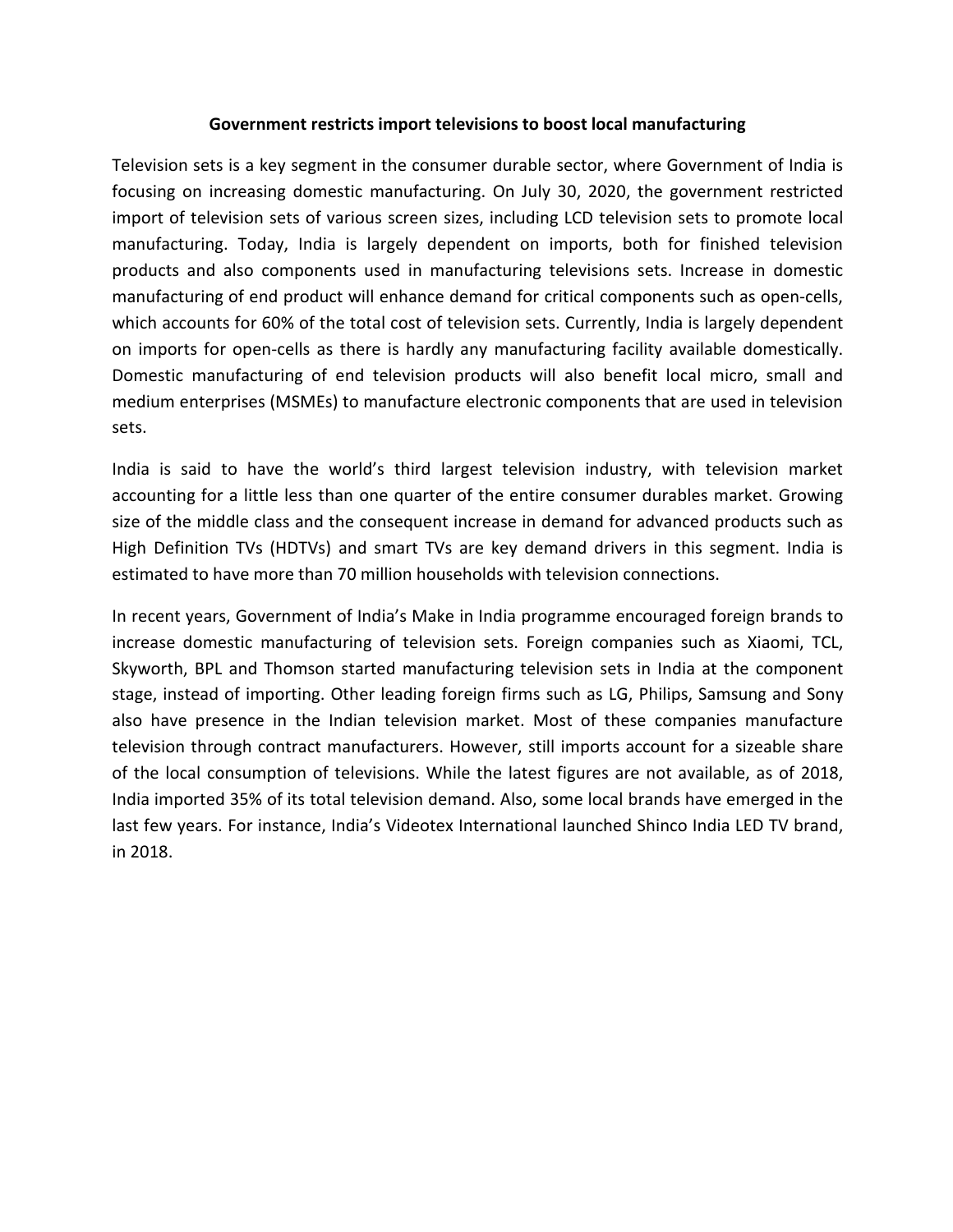### **Notifications**

#### **Press Information Bureau, Government of India**

Conference on Ease of Doing Business

<https://pib.gov.in/PressReleasePage.aspx?PRID=1642353>

Call for Bamboo Skill Centres

<https://pib.gov.in/PressReleasePage.aspx?PRID=1642355>

Red Cross to buy face masks from KIVC

<https://pib.gov.in/PressReleasePage.aspx?PRID=1642274>

## **CBIC**

Notification on jurisdiction of Commissioner (Appeals)

[https://www.cbic.gov.in/resources//htdocs-cbec/customs/cs-act/notifications/notfns-2020/cs](https://www.cbic.gov.in/resources/htdocs-cbec/customs/cs-act/notifications/notfns-2020/cs-nt2020/csnt63-2020.pdf) nt2020/csnt63-2020.pdf

### **DGFT**

Procedures for approval of applications for export of medical goggles

<https://content.dgft.gov.in/Website/dgftprod/4a1cb6e6-721d-47cf-92e0-4140deb06c8c/21TN.pdf>

Procedures for approval of applications for export of ply surgical masks

<https://content.dgft.gov.in/Website/dgftprod/50af3b2b-33b1-4760-bef5-fbf6f189e359/T22N.pdf>

Procedures for approval of applications for export of ply diagnostic kits

<https://content.dgft.gov.in/Website/dgftprod/ca561293-04d9-426e-91cc-1234a86b5d03/TN20.pdf>